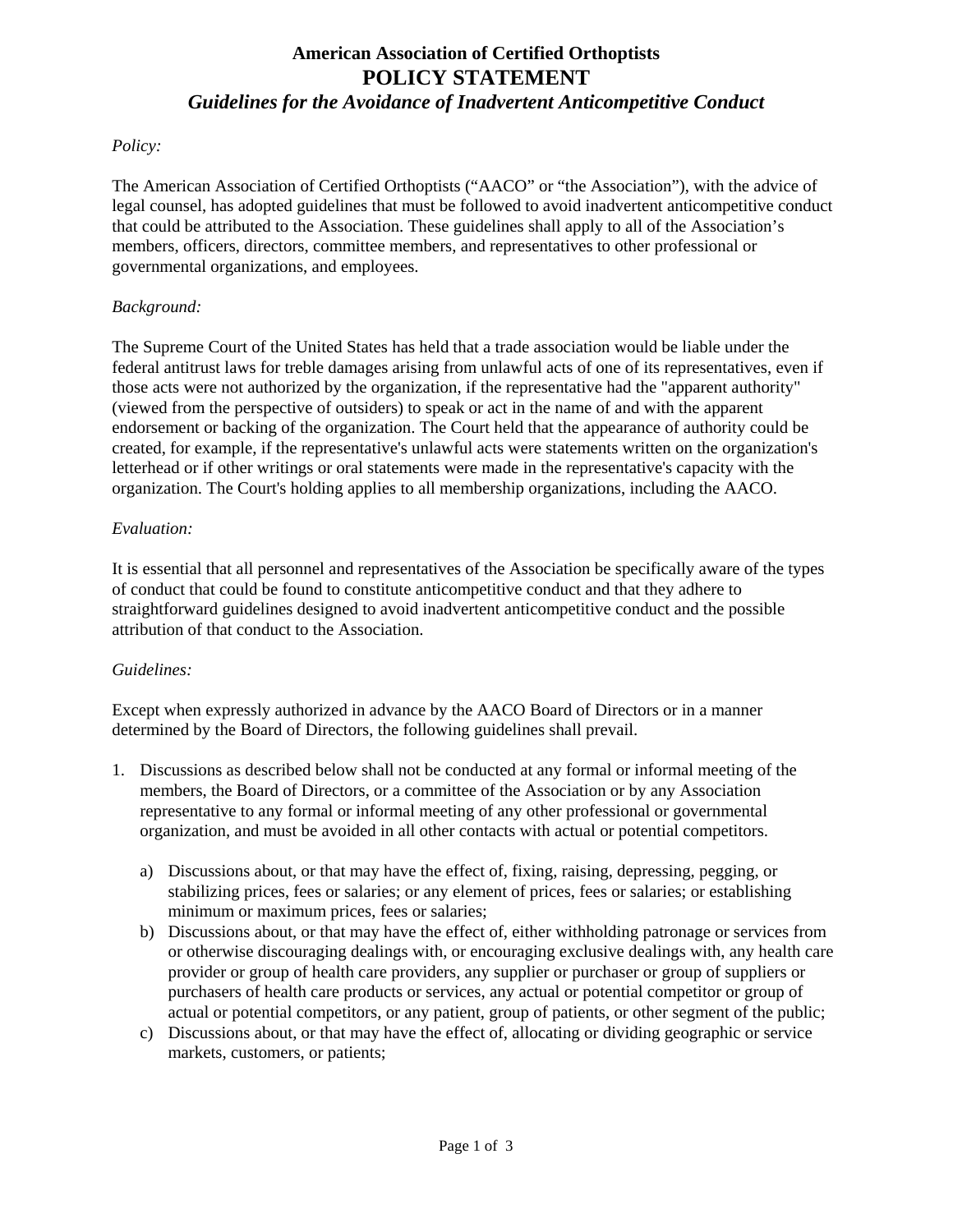- d) Discussions about, or that may have the effect of, restricting, limiting, prohibiting, or sanctioning advertising or soliciting that is not false, misleading, or deceptive;
- e) Discussions about, or that may have the effect of, discouraging entry into or competition in any segment of the health care market;
- f) Discussions about whether or not the practices of any member, actual or potential competitor, or other person are "unethical" or "anticompetitive"; and
- g) Discussions about the safety, quality, or efficacy of the products or services of, or the prices or fees charged by, any health care provider or group of health care providers, any supplier or purchaser or group of suppliers or purchasers of health care products or services, or any actual or potential competitor or group of actual or potential competitors. This does not restrict or prohibit study and reasonable discussion and assessment of the safety or efficacy of technology, drugs, and devices.
- 2. Minutes shall be prepared and maintained for all meetings of the members, the Board of Directors and committees of the Association. Except for matters protected by the attorney-client privilege, the subject matter of all discussions conducted and all decisions reached at those meetings shall be reflected in the minutes of those meetings. Association representatives to other organizations shall take reasonable steps to ensure that minutes of the meetings of those organizations are prepared and maintained, except for matters protected by the attorney-client privilege, and that the subject matter of all discussions conducted and decisions reached at those meetings are reflected in the minutes of those meetings.
- 3. No member, officer, director, committee member, representative, or employee of the Association shall have the authority to, or shall, issue any written statement on Association letterhead to anyone on any of the subjects enumerated in item 1 above.
- 4. No member, officer, director, committee member, representative, or employee of the Association shall have the authority to, or shall, issue any oral or written statement to anyone on any of the subjects enumerated in item 1 above, in which or in connection with which the person issuing the statement identifies his or her affiliation with the Association or purports to act on behalf of, in the name of, or with the endorsement of or backing of the Association.
- 5. Notwithstanding anything apparently or expressly to the contrary contained in the preceding items, a person who is affiliated with the Association and who has been specifically authorized by the Association or its Board of Directors or its Executive Committee to communicate in the name of and on behalf of the Association to representatives of the executive and legislative branches of government with respect to administrative or legislative proposals that are under consideration by those branches and are of direct concern to the Association, shall not be required to comply with item 3 or item 4 above with respect to any oral or written communication that satisfies the following conditions:
	- a) Is first approved by the Board of Directors or in a manner determined by the Board of Directors; and
	- b) Is related solely to the substance or merits of a proposal that is then the subject of administrative or legislative hearings or proceedings being conducted by the executive or legislative branch of government and that does or could, if adopted, relate to the science and art of orthoptics or related disciplines within the profession of ophthalmology; or to the provision of or in payment for services offered by orthoptists or ophthalmologists; and
	- c) Is made by that person as a participant in those hearings or proceedings and solely in connection with that participation; and